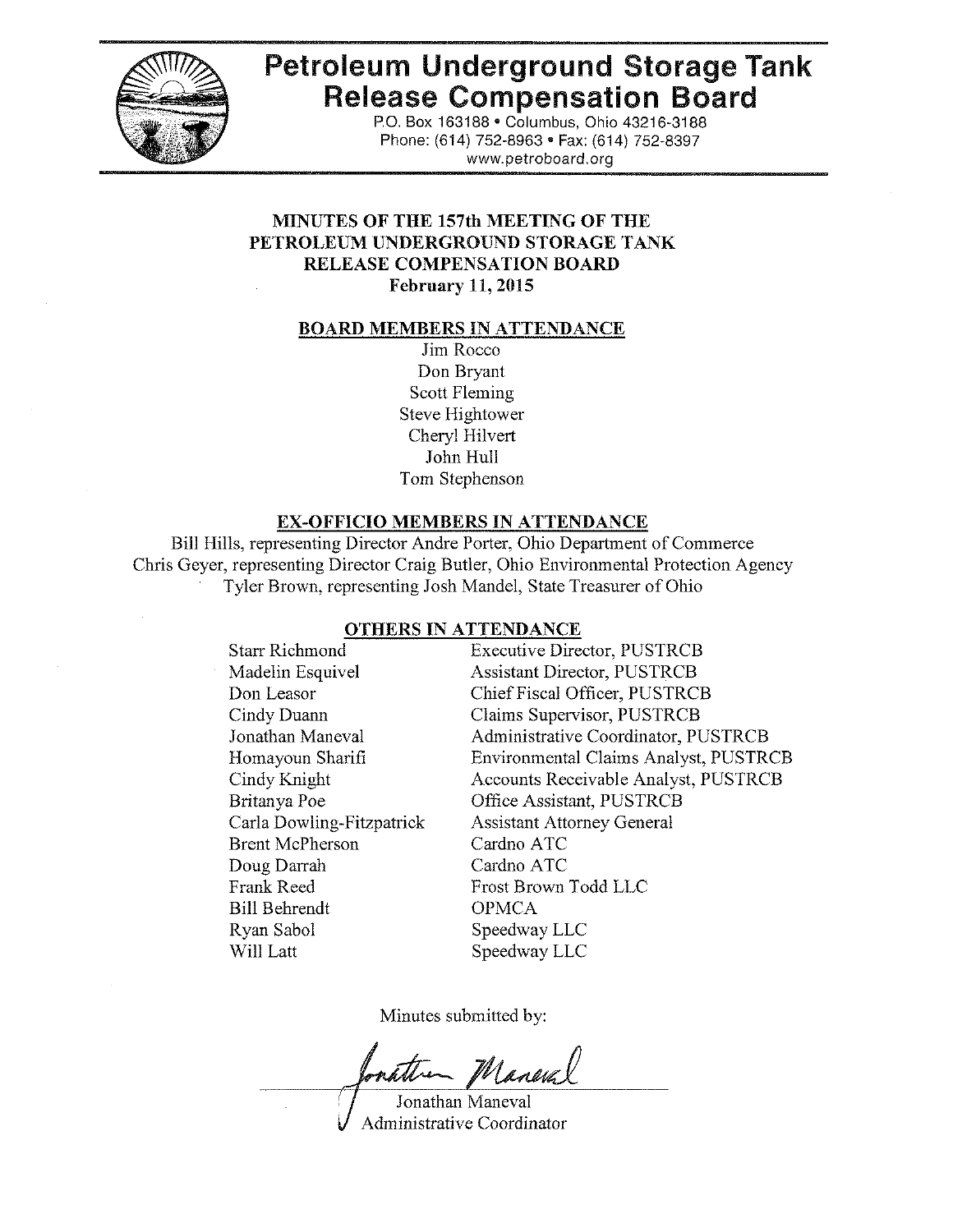# **Call to Order:**

Chairman Rocco convened the one hundred fifty-seventh meeting of the Petroleum Underground Storage Tank Release Compensation Board on Wednesday, February 11, 2015.

The following members were in attendance: Jim Rocco; Don Bryant; Scott Fleming; Steve Hightower; Cheryl Hilvert; John Hull; Tom Stephenson; Bill Hills, representing Director Andre Porter, Ohio Department of Commerce; Chris Geyer, representing Director Craig Butler, Ohio Environmental Protection Agency; and Tyler Brown, representing Josh Mandel, State Treasurer of Ohio.

#### **Minutes:**

Chairman Rocco asked if there were any comments or questions regarding the minutes from the January 14, 2015 Board meeting, and there were none. Mr. Hightower moved to approve the minutes. Mr. Geyer seconded. A vote was taken and the following members voted in the affirmative: Ms. Hilvert and Messrs. Brown, Bryant, Fleming, Geyer, Hills, Stephenson and Rocco. Vice-Chairman Hull abstained. The minutes were approved as presented.

#### **BUSTR Report:**

Chairman Rocco called upon Bill Hills, Bureau Chief, to present the Bureau of Underground Storage Tank Regulations (BUSTR) report.

Mr. Hills said two intermittent employees have been hired to assist with preparing responses to public records requests and scanning BUSTR files.

Mr. Hills reported that 30 of the 110 petroleum release sites being researched by vendors through the second responsible party search program have been completed. This program is used to identify underground storage tank (UST) owners and operators that are responsible for the investigation and cleanup of petroleum releases from USTs.

Mr. Hills stated that the Department of Commerce all-employee meeting previously scheduled to be held at the end of February has been postponed and potentially cancelled altogether.

Mr. Hills said that a certified UST installer course is currently being held at the State Fire Marshal Academy. He said this is a five-day installer training program instructed by Jason Anthony and Steve Parsons, which includes guest speaker presentations. He noted that the majority of the class consists of local fire department personnel.

Mr. Hills said that a certified inspector course will be offered in March, and pointed out that completion of the installer course is a prerequisite for taking the inspector course. Chairman Rocco asked how often the course is offered. Mr. Hills responded stating the course is offered two to three times a year dependent upon demand.

Mr. Hills reported for the week ending January 31, 2015, there were 59 new inspections performed for a total of 4,572 inspections for the three-year inspection cycle ending June 30, 2016. He said that 16 NFAs (no further actions) were generated during this same time period for a total of 190 for the grant cycle ending September 30, 2015.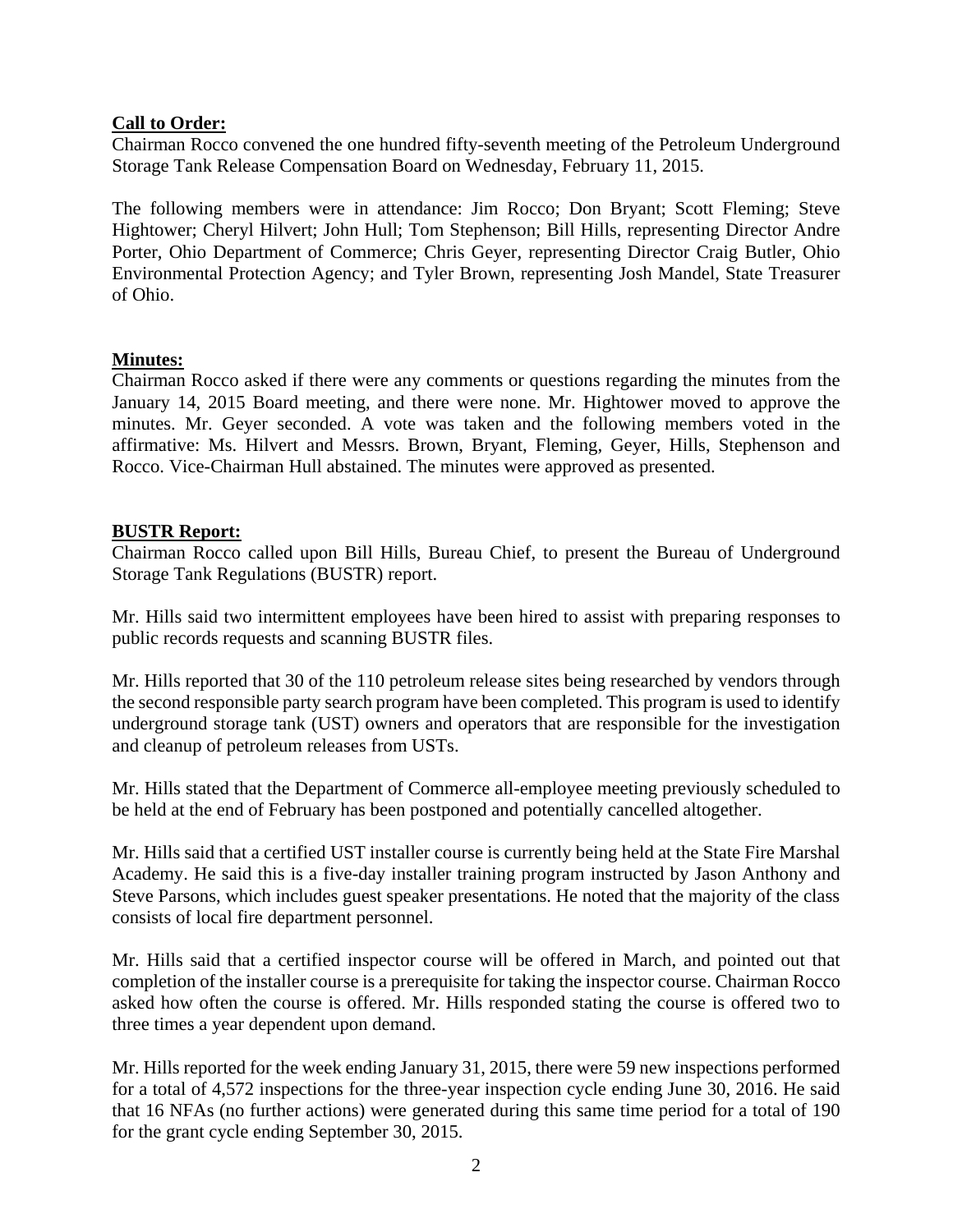Mr. Hills stated that, as of February 2, 2015, there were 21,800 registered USTs, and 3,692 owners of 7,414 registered facilities.

# **Financial Report:**

Chairman Rocco called upon Don Leasor, Chief Fiscal Officer, to present the financial reports.

#### *Biennial Budget Update*

Mr. Leasor said that Governor Kasich released the fiscal years 2016/2017 biennium budget proposal, and noted that the budget request submitted by the Board was not fully funded. He said as a result, the Board's Executive Director, Starr Richmond, would likely need to appear before the Controlling Board in the fall to request additional funding.

Chairman Rocco asked Ms. Richmond to provide additional clarification regarding the Governor's executive budget proposal. Ms. Richmond explained that a request for personnel costs was submitted to the Office of Budget and Management (OBM) that included funding to maintain the Board's current staffing level, add a fifth claims analyst position and provide for a merit-based pay increase to the staff averaging 3.5%. She said the OBM analyst that reviewed the request approved the addition of a claims analyst position, but did not allow funding for merit increases. She said an inadvertent miscalculation by the analyst resulted in insufficient funding for the fifth claims analyst position, and an additional \$30,000 – \$40,000 would be necessary in order to fill the position.

Ms. Richmond stated that she would provide testimony before the House of Representatives Finance Subcommittee and also to a subcommittee of the Senate. She said once the budget bill is approved by both houses and signed into law, she will likely need to appear before the Controlling Board to have additional funding appropriated. She said at that time she expects monies to fully fund the fifth claims analyst position to be appropriated, and she will again request monies for merit-based pay increases. She noted that it has been about four years since the staff has received any kind of pay increase.

#### *December Financials*

Mr. Leasor said the December financials were emailed to each member. He asked if there were any questions or concerns regarding these reports, and there were none.

Mr. Leasor reported as of February 10, 2015, the unobligated account balance is \$24.3 million. He said this amount includes \$16.3 million in STAR Ohio and the custodial account, and the \$8 million invested in US treasuries and US agency callable bonds. He said the obligated account balance for the payment of claims is approximately \$4.1 million.

Mr. Leasor said the claims expense for December was just over \$1 million, and to date, approximately \$4.9 million had been paid for claims for fiscal year 2015.

Mr. Leasor reported that, as of December 31, 2014, 97.1% of the budgeted revenues net of refunds, have been collected. He said information on refunds and fee collections would be presented with the compliance and fee assessment report.

Mr. Leasor said that during the month of December an unrealized loss of \$17,450 on the investments in US treasuries and US agency callable bonds was recorded. He explained that there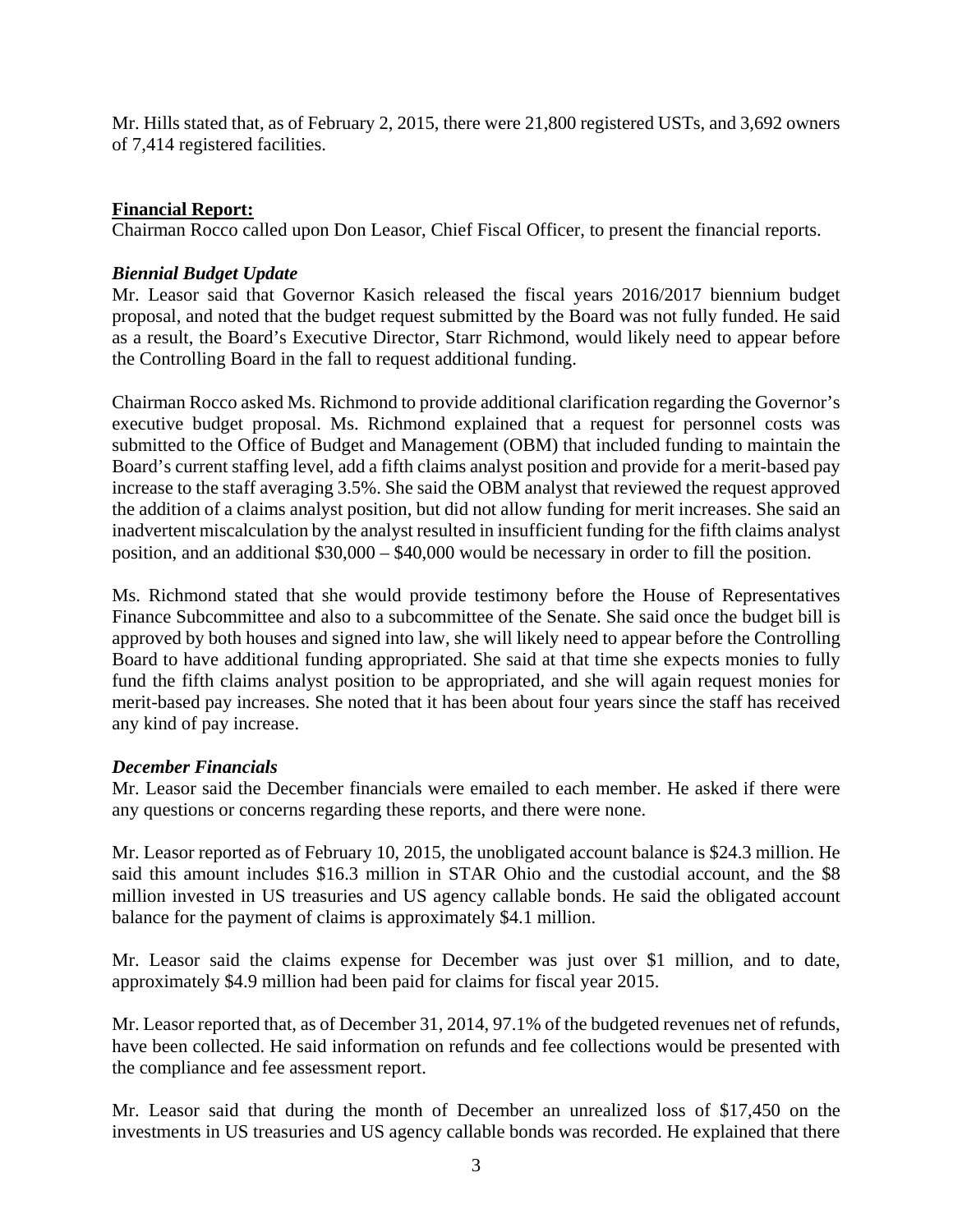will be unrealized gains and losses as the market value of investments fluctuates. He said if the investments are held to maturity as intended, the Board will receive the par value of the investments upon maturity.

Mr. Leasor said the operating expenses for December were \$126,000. He pointed out that as of December 31, 2014, temporary services expenses were 67% of the amount budgeted. He said this was due to the use of a temporary service employee to fill an Environmental Claims Analyst I position, which is now filled by permanent personnel; and to hire a temporary employee for the purpose of pulling inactive account files to be sent offsite for storage.

Mr. Leasor said as of December 31, 2014, postage expense was 73.5% of the amount budgeted. He said this was due to postage fees for the final quarter of fiscal year 2014 being paid in August of fiscal year 2015. He said these charges include fees for the annual fee statement mailing, which is sent by certified mail.

Mr. Leasor pointed out that as of December 31, 2014, office supplies were below the amount budgeted. He said he anticipates this amount will increase following the purchase of new chairs for the board room, which will be expensed under office supplies. He noted that printing and copy expenses were also below the amount budgeted. He said he expects this will also increase following the printing of the newsletter and the annual fee statements.

Mr. Leasor stated the amount collected by the Attorney General's Office of Collections Enforcement and Special Counsel was significantly lower in comparison to previous years, and therefore the costs for the collection of delinquent accounts were also lower as they are directly related to the amount collected. He said, as a result, the legal and professional expenses were below the amount budgeted. He said an examination will be performed to identify what has caused the amount collected to decrease.

Mr. Leasor said all other expenses are at or below where they should be at this time in the fiscal year.

Mr. Hightower questioned why the salary expenses were fluctuating on a monthly basis, and why the legal and professional expenses increased drastically in the month of November. Mr. Leasor said the salary expenses are directly related to the actual number of paid working days in any given month, and the legal and professional expenses increased as a result of cyclical billing associated with legal services provided by the Assistant Attorney General and for auditing services provided by the accounting firm Kennedy Cottrell Richards that were paid in the month of November.

Mr. Hightower noted that the Board had previously authorized a contract for work to be performed by the Board's previous accounting firm (Schneider Downs) with an objective of evaluating corrective action costs being submitted during the claims process. He asked whether the expenses for this contract were reflected in the reports. Chairman Rocco responded stating the project had been placed on hold, and therefore, no expenses have been incurred.

Chairman Rocco asked if there were any further questions or comments regarding the finance reports, and there were none.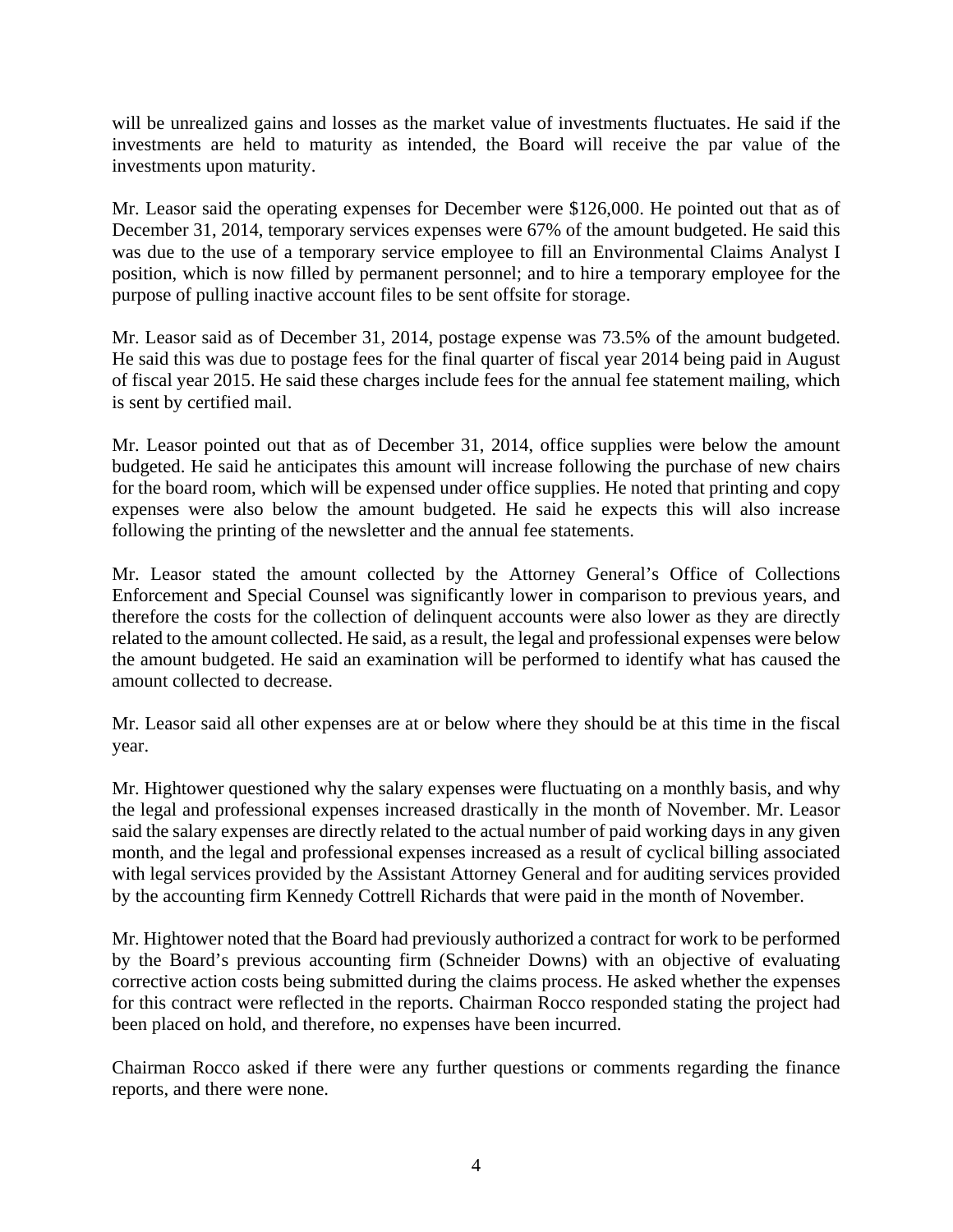#### **Compliance and Fee Assessment Report:**

Chairman Rocco called on Madelin Esquivel, Assistant Director, to present the compliance and fee assessment report.

Ms. Esquivel stated there were no significant changes to the report since the January Board meeting and that she would highlight just a few figures within the report. She said as of January 31, 2015, refunds totaling \$90,349 have been paid to 93 owners this program year, which began July 1, 2014. She said a total of \$17,675 was used to offset prior years' outstanding fees. She said the combined amounts represent 48% of the \$225,000 refund goal set for the current 2014 program year.

Ms. Esquivel said as of January 31, 2015, a net total of \$61,789 had been collected by the Attorney General's Office and Special Counsel.

Ms. Esquivel said as of January 31, 2015, 115 accounts totaling \$169,540 have been certified to the Attorney General's Office for collection. She said she anticipates \$921,000 will be certified for collection within the next few weeks, for a total of approximately \$1.1 million being certified for program year 2014.

Ms. Esquivel said six Orders Pursuant to Law were under appeal and are under review. She said that three Determinations to Deny a Certificate of Coverage are under appeal. She said two appeals are under review and one hearing is scheduled.

Ms. Esquivel said that five Ability to Pay Applications are pending review. The Ability to Pay program allows former UST owners experiencing financial difficulty to apply for and receive a determination of their ability to pay delinquent fees.

Ms. Esquivel stated that as of January 31, 2015, Certificates of Coverage have been issued to 3,081 owners. She said there are 164 Applications for Certificates of Coverage currently in process.

Ms. Esquivel said there are 44 uncashed refund checks, totaling \$44,432. She said that information needed to process refunds has been requested from seven owners for pending refunds totaling \$6,150.

# **Claims Report:**

Chairman Rocco called on Cindy Duann, Claims Supervisor, to present the claims report.

Ms. Duann said as of February 2, 2015, there were 1,654 open claims pending review, and a total of 18 claim settlement determinations were under appeal.

Ms. Duann said that on average, claims are being reviewed and settled within one year; with the exception of the claims submitted by major oil companies related to subrogation litigation. She noted that sequence claims are often reviewed in bundles, which increases the efficiency of the claims process.

Ms. Duann reported that 49 claim applications were received in January, and 86 claims were settled during the month. In addition, the staff closed 21 below-deductible claims for which a determination of no further action had been issued for the release more than one year ago.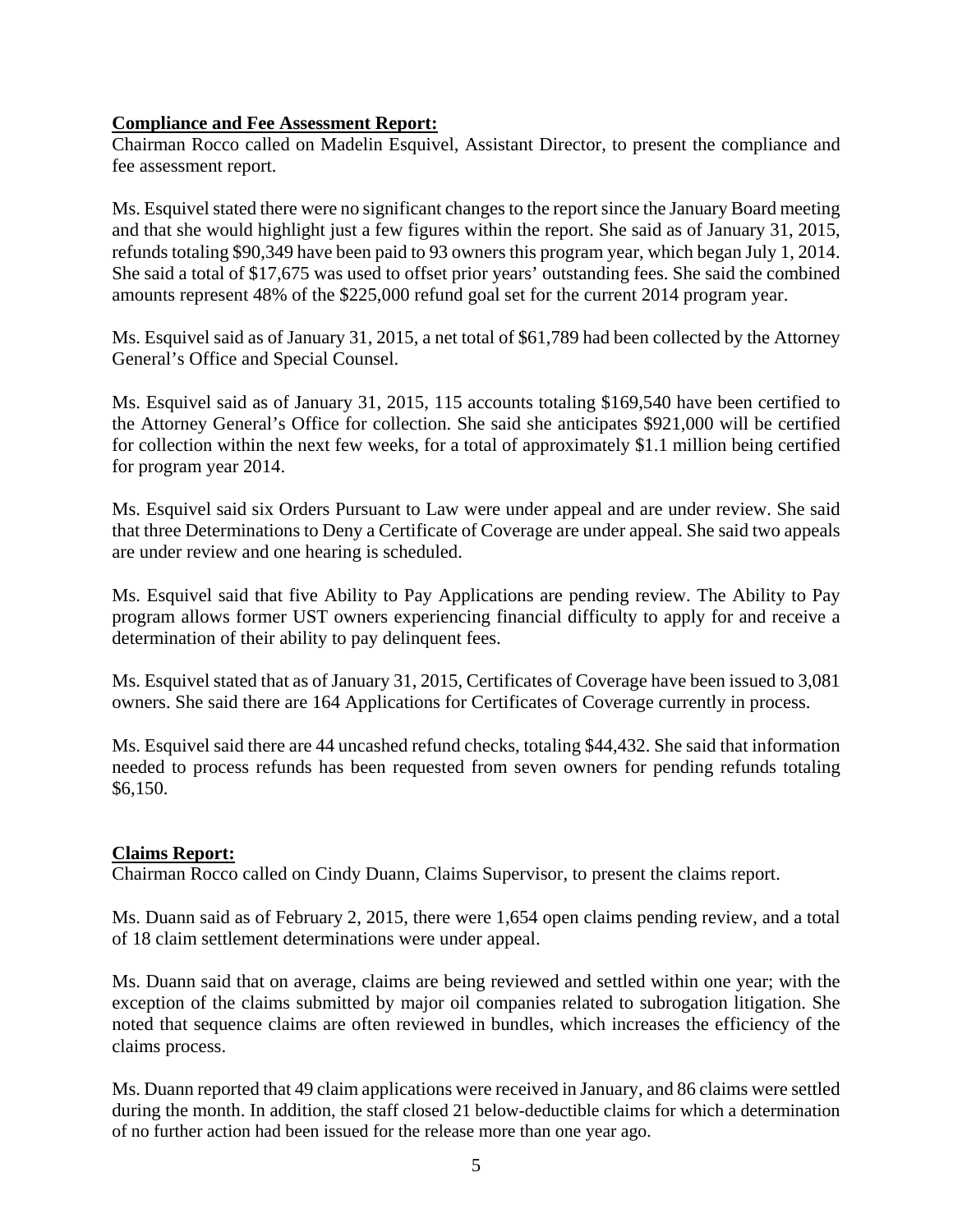She said the claim settlement offers thus far for the program year totaled \$4.57 million, with an average claim payment of \$9,300 per claim, and a claim payout ratio of just under 76% of the net value. She said the claim payout ratio is identical to the previous year, but the average payment per claim is about 14% higher in comparison to the previous year. She said she anticipates a total claim settlement offer of approximately \$7.8 million for the program year.

Ms. Duann said that in January, five eligibility applications were received and during that same month, 10 eligibility determinations were issued, of which four were denied for late filing or compliance related issues. She said as of February 2, 2015, there were 15 eligibility applications under review and four eligibility applications under appeal.

Ms. Duann reported that during the last seven months, 83 requests for cost pre-approval had been received, and 92 cost pre-approval notifications were issued. She reported that 35 cost pre-approval requests were pending review as of February 2, 2015. She said that overall, the number of cost pre-approval requests has decreased.

# **Certificates of Coverage – Ratifications:**

Chairman Rocco called upon Ms. Richmond to present the lists of owners who have either been issued or denied a Certificate of Coverage for ratification by the Board.

Ms. Richmond said the lists behind Tab 6 are listings of facilities that, since the January Board meeting, the owner had been issued or denied a program year 2014 Certificate of Coverage.

Ms. Richmond said the process used to review the fee applications and issue or deny a Certificate of Coverage includes a review for completeness to determine full payment was received; financial responsibility for the deductible has been demonstrated; and, the owner has certified with his signature that he is in compliance with the State Fire Marshal's rules for the operation and maintenance of petroleum underground storage tanks. She said if these requirements are met and if the tanks existed in previous years, a certificate for the subject tanks has been issued to the owner in at least one of the prior two years, then a Certificate of Coverage is issued.

Ms. Richmond explained that if deficiencies or compliance issues are identified, notice is provided to the owner in accordance with the Board's rules. The owner is provided 30 days to respond to the notice with information to correct the deficiency or compliance issue. If correcting information is not received within this time, a determination denying the Certificate of Coverage is issued to the owner.

She said the Board's rules and the Revised Code make provisions for an appeal of the determination. Ms. Richmond said that throughout this process, the Board's staff works with the owner to correct the fee statement record and if necessary, refers the owner to BUSTR to correct the registration record.

Ms. Richmond requested the Board ratify her actions with respect to the issuance of the 2014 program year Certificates of Coverage for the 41 owners of 66 facilities included on the list behind Tab 6.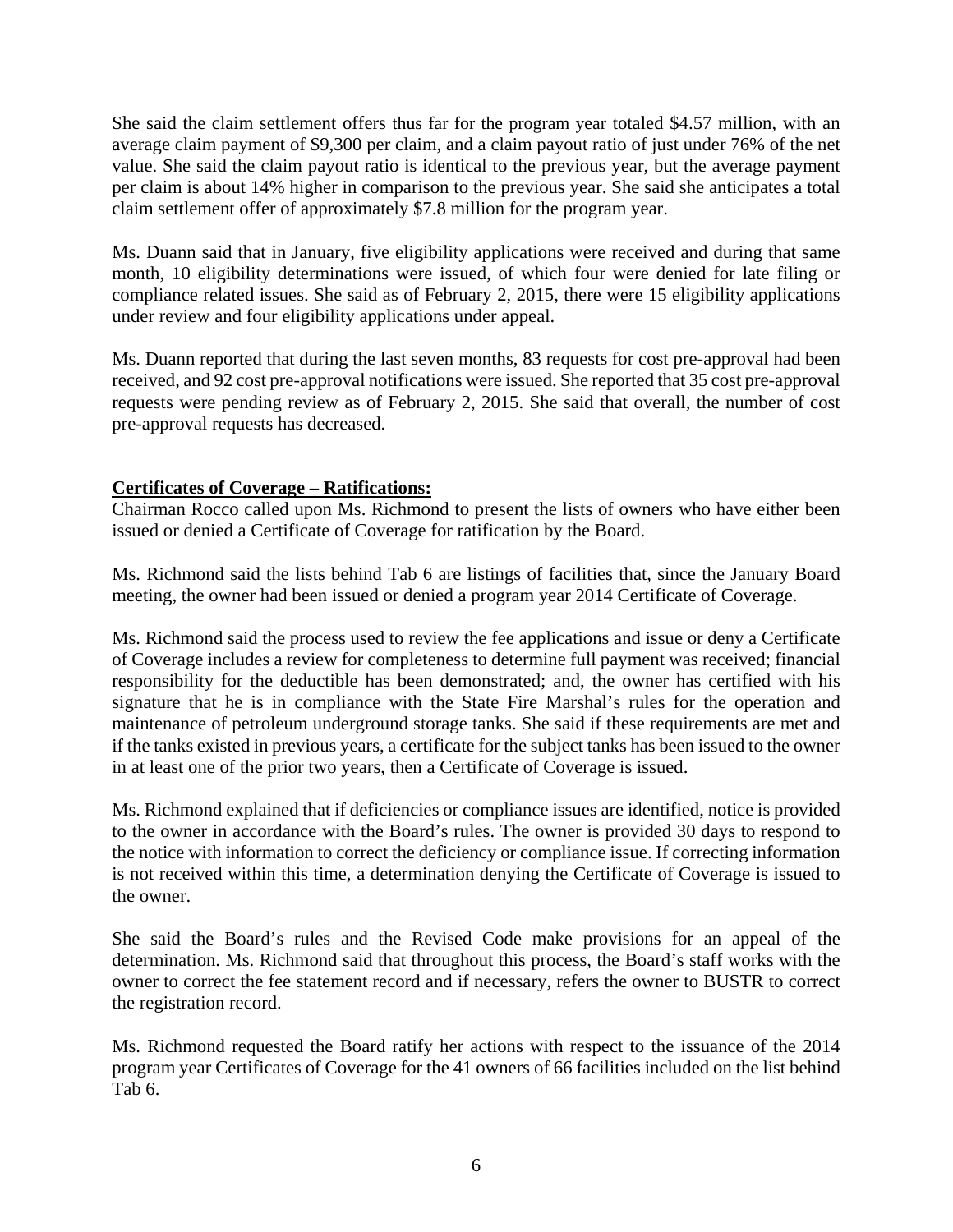Vice-Chairman Hull moved to ratify the issuance of the 2014 Certificates of Coverage for the facilities listed. Mr. Hightower seconded. A vote was taken and all of the members were in favor. The motion passed.

Ms. Richmond requested the Board ratify her actions with respect to the denial of the 2014 program year Certificates of Coverage for the facilities included on the list behind the Tab 6 green divider page.

Mr. Geyer moved to ratify the denial of the 2014 Certificates of Coverage that were listed. Mr. Hightower seconded. A vote was taken and all of the members were in favor. The motion passed.

#### **Executive Session:**

Chairman Rocco requested a motion to enter into executive session with counsel pursuant to R.C. 121.22(G)(3) to discuss matters of pending or imminent court action. Vice-Chairman Hull so moved. Ms. Hilvert seconded. Chairman Rocco called for a roll call. The following members voted in the affirmative: Ms. Hilvert and Messrs. Bryant, Fleming, Hightower, Hull, Stephenson, Hills, Geyer, Brown and Rocco. There were no nays. The motion passed.

Prior to moving into executive session, Chairman Rocco requested to be recused from the executive session. After a discussion with legal counsel, Mr. Fleming also recused himself from the executive session. Chairman Rocco turned the meeting over to Vice-Chairman Hull.

#### *Reconvene Meeting*

The Board adjourned from executive session and reconvened the public meeting.

Vice-Chairman Hull moved to authorize the Petroleum Underground Storage Tank Release Compensation Board to prepare and proceed with the filing of a complaint in the matter currently pending against Valero Inc. Mr. Bryant seconded. A vote was taken and all of the members were in favor.

Mr. Hightower raised a point of order, and questioned whether the Chairman and Mr. Fleming were disqualified from participating in the vote, considering their recusal from the executive session. After some discussion with the Board's Assistant Attorney General, Carla Dowling-Fitzpatrick, Chairman Rocco responded stating that the Attorney General's Office has advised that former and current employees of major oil companies should not participate in executive session discussions concerning the subrogation litigation. He said his understanding was that recusal from executive session did not disqualify them from voting on a motion to take legal action against a company for which they have no current or former employment relationship and for which no conflict of interest exists. Mr. Hills pointed out that if the Chairman and Mr. Fleming had recused themselves from the vote, the motion still passed.

#### **Confirm Public Hearing and Next Meeting and Adjourn:**

Chairman Rocco said there will be a public hearing on Wednesday, March 11, 2015, at 10:00 a.m. for the purpose of soliciting comments on the proposed amendments to rules 3737-1-04.1, 3737-1-07 and 3737-1-19 to update the cross-references to rule 3737-1-04. The next Board meeting will commence immediately following the public hearing.